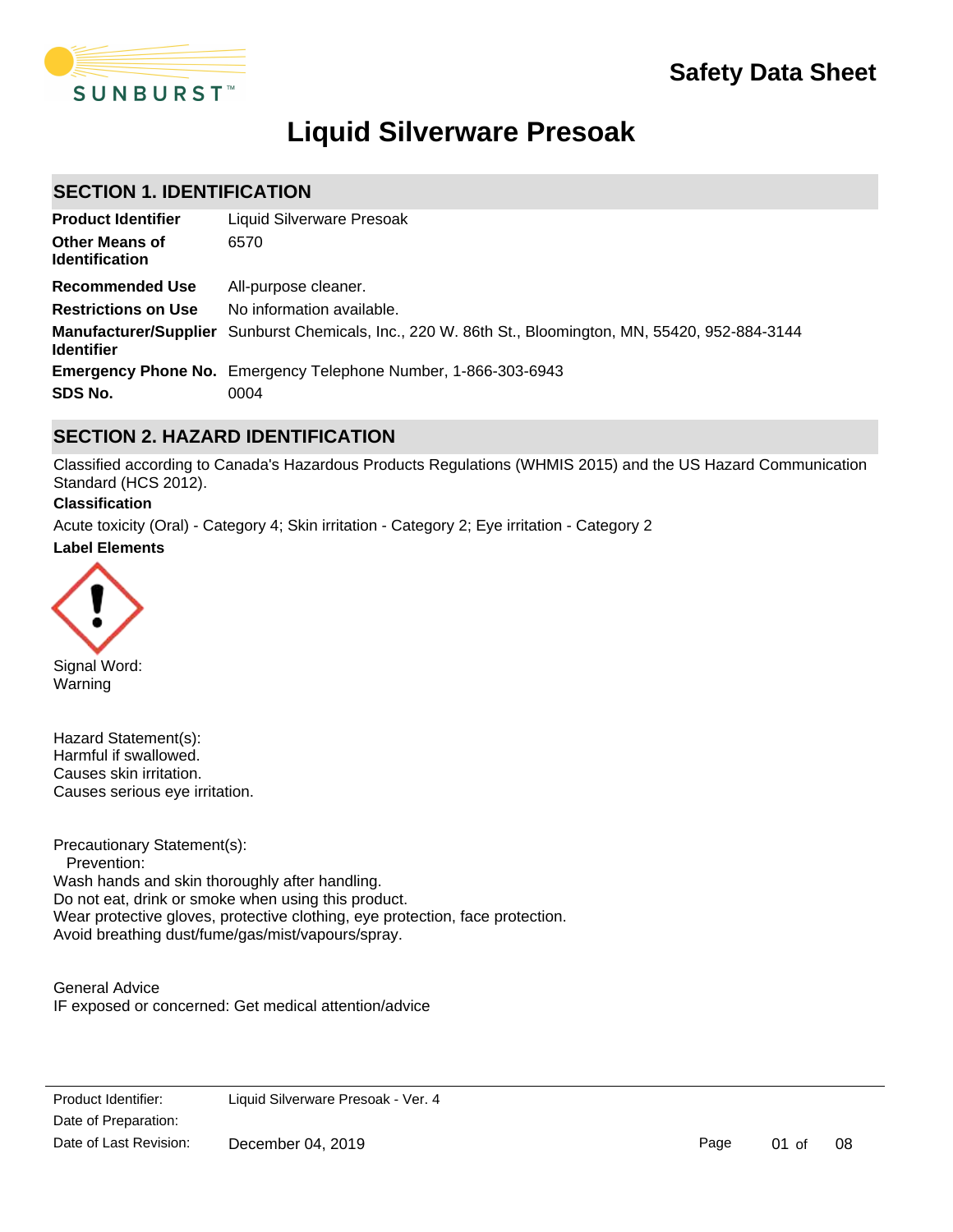### Eyes

IF IN EYES: Rinse cautiously with water for several minutes. Remove contact lenses, if present and easy to do. Continue rinsing.

If eye irritation persists: Get medical advice/attention.

## **Skin**

IF ON SKIN: Wash with plenty of water. Take off contaminated clothing and wash it before reuse. If skin irritation occurs: Get medical advice/attention.

Inhalation

IF INHALED: If breathing is difficult, remove person to fresh air and keep comfortable for breathing.

Ingestion

IF SWALLOWED: Immediately call a POISON CENTRE or doctor. IF SWALLOWED: Rinse mouth. Do NOT induce vomiting.

Storage:

Store locked up.

Store in a well-ventilated place. Keep container tightly closed.

Disposal:

Dispose of contents and container in accordance with local, regional, national and international regulations.

# **Other Hazards**

Not applicable.

# **SECTION 3. COMPOSITION/INFORMATION ON INGREDIENTS**

| <b>Chemical Name</b>     | <b>CAS No.</b> | %           | Other Identifiers   Other Names |  |
|--------------------------|----------------|-------------|---------------------------------|--|
| lwater                   | 7732-18-5      | 80-90       |                                 |  |
| Cocamide DIPA            | 68855-69-6     | $1 - 10$    |                                 |  |
| 2-Butoxyethanol          | 111-76-2       | $1 - 5$     |                                 |  |
| Triethanolamine          | 102-71-6       | $1 - 5$     |                                 |  |
| Lauric acid              | 143-07-7       | $1 - 2$     |                                 |  |
| Pentasodium Triphosphate | 7758-29-4      | $1 - 2$     |                                 |  |
| Fragrance.               | proprietary    | $0 - 0.2$   |                                 |  |
| Acid Red 52              | 3520-42-1      | $0 - 0.001$ |                                 |  |

### **Notes**

PRODUCT AT USE DILUTION Contains ingredients listed above at weight % less than 0.5%

# **SECTION 4. FIRST-AID MEASURES**

### **First-aid Measures**

**Skin Contact**

### **Inhalation**

Remove source of exposure or move to fresh air. Get medical advice or attention if you feel unwell or are concerned.

Date of Preparation: Product Identifier: Liquid Silverware Presoak - Ver. 4 Date of Last Revision: December 04, 2019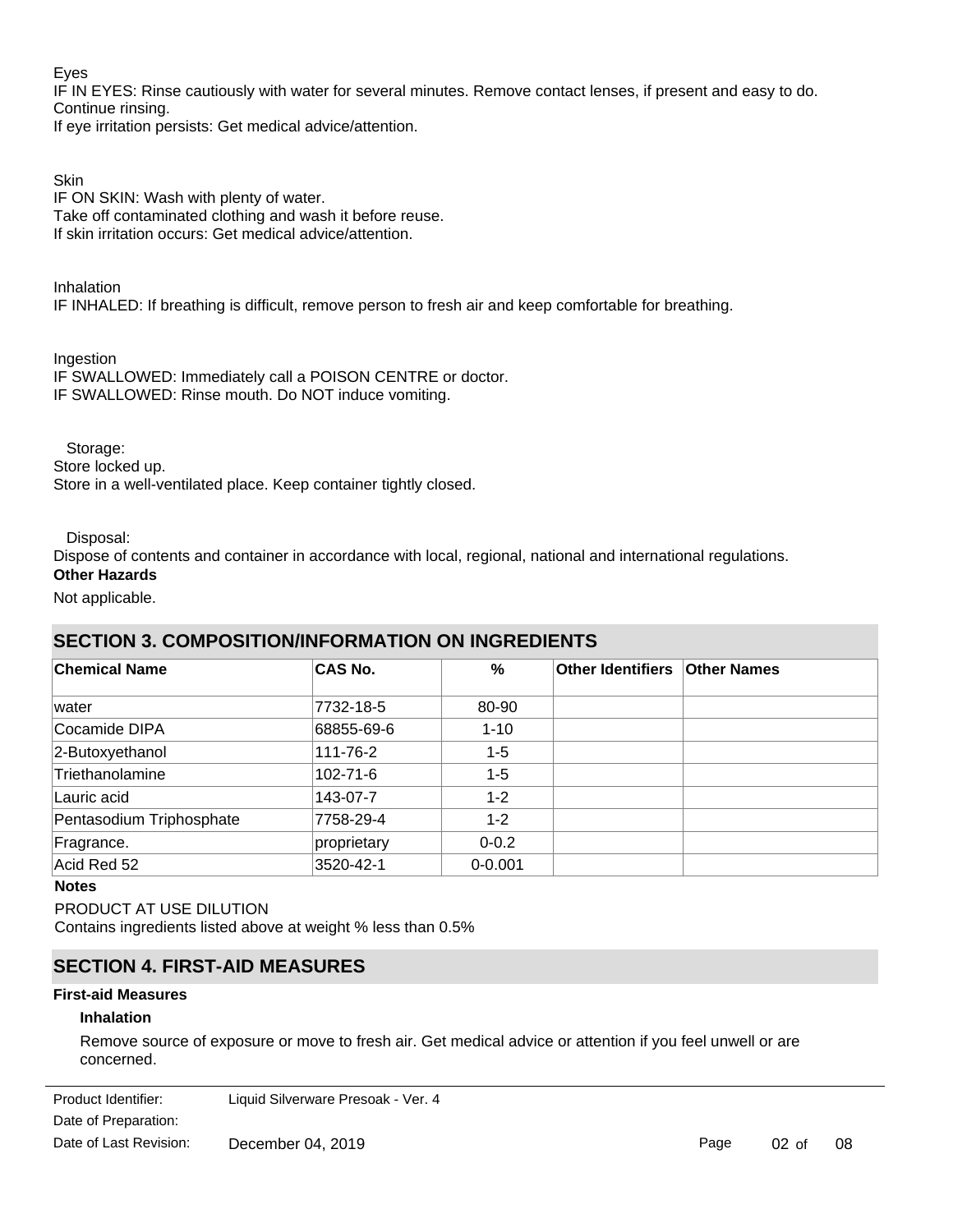### **Skin Contact**

Wash gently and thoroughly with lukewarm, gently flowing water and mild soap for 5 minutes. If symptoms persist, call a physician.

### **Eye Contact**

Immediately rinse the contaminated eye(s) with lukewarm, gently flowing water for 15-20 minutes, while holding the eyelid(s) open. If eye irritation persists, get medical advice or attention.

### **Ingestion**

Do NOT induce vomiting. Drink plenty of water. Never give anything by mouth to an unconscious person. If symptoms persist, call a physician.

### **First-aid Comments**

Get medical advice or attention if you feel unwell or are concerned.

### **Most Important Symptoms and Effects, Acute and Delayed**

None known.

### **Immediate Medical Attention and Special Treatment**

### **Special Instructions**

Treat symptomatically.

# **SECTION 5. FIRE-FIGHTING MEASURES**

### **Extinguishing Media**

### **Suitable Extinguishing Media**

Water. Carbon dioxide (CO 2 ). Dry chemical.

**Unsuitable Extinguishing Media**

None known.

### **Specific Hazards Arising from the Product**

Not sensitive to static discharge.

Not sensitive to mechanical Impact.

### **Special Protective Equipment and Precautions for Fire-fighters**

As in any fire, wear self-contained breathing apparatus pressure-demand, MSHA/NIOSH (approved or equivalent) and full protective gear.

As in any fire, wear self-contained breathing apparatus pressure-demand, MSHA/NIOSH (approved or equivalent) and full protective gear.

# **SECTION 6. ACCIDENTAL RELEASE MEASURES**

### **Personal Precautions, Protective Equipment, and Emergency Procedures**

Avoid contact with skin, eyes and clothing. Do not breathe spray mist. Ensure adequate ventilation. Use personal protective equipment. If spilled, take caution, as material can cause surfaces to become slippery.

### **Environmental Precautions**

Avoid release to the environment. Collect spillage. See Section 12 for additional Ecological Information. Dispose of contents/container to an approved waste disposal plant.

### **Methods and Materials for Containment and Cleaning Up**

Contain and soak up spill with absorbent that does not react with spilled product. Collect and reuse if possible. Following product recovery, flush area with water.

# **SECTION 7. HANDLING AND STORAGE**

### **Precautions for Safe Handling**

Handle in accordance with good industrial hygiene and safety practice. Ensure adequate ventilation. Avoid contact with skin, eyes and clothing. Do not breathe vapours or spray mist. Do not eat, drink or smoke when using this product, or its use solutions.

| Product Identifier:    | Liquid Silverware Presoak - Ver. 4 |
|------------------------|------------------------------------|
| Date of Preparation:   |                                    |
| Date of Last Revision: | December 04, 2019                  |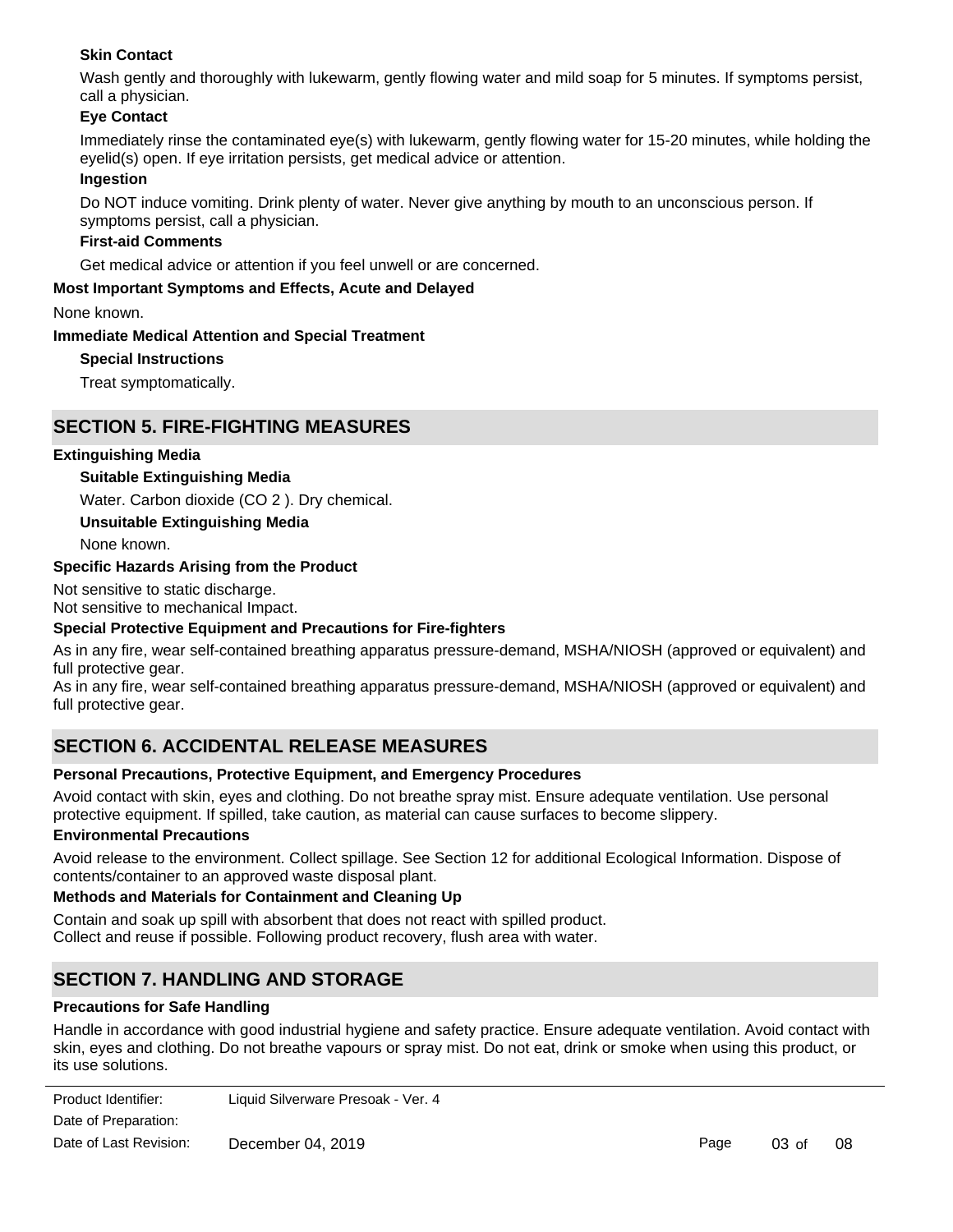### **Conditions for Safe Storage**

Keep container tightly closed. Keep container closed when not in use. Keep out of the reach of children.

# **SECTION 8. EXPOSURE CONTROLS/PERSONAL PROTECTION**

### **Control Parameters**

|                      | <b>ACGIH TLV®</b>  |             | <b>OSHA PEL</b>     |         | <b>AIHA WEEL</b> |            |
|----------------------|--------------------|-------------|---------------------|---------|------------------|------------|
| <b>Chemical Name</b> | TWA                | <b>STEL</b> | <b>TWA</b>          | Ceiling | 8-hr TWA         | <b>TWA</b> |
| 'Triethanolamine     | $5 \text{ mg/m}$ 3 |             | $ 6 \text{ mg/m}$ 3 |         |                  |            |
| 2-Butoxyethanol      | 20 ppm             |             | $ 50$ ppm           |         |                  |            |

### **Appropriate Engineering Controls**

Provide eyewash in work area, if contact or splash hazard exists.

### **Individual Protection Measures**

### **Eye/Face Protection**

Wear chemical safety goggles.

### **Skin Protection**

Not required, if used as directed. Rubber or vinyl gloves recommended when handling solid chemicals or their use solutions.

### **Respiratory Protection**

Not normally required if product is used as directed. If exposure limits are exceeded or irritation is experienced, NIOSH/MSHA approved respiratory protection should be worn.

# **SECTION 9. PHYSICAL AND CHEMICAL PROPERTIES**

### **Basic Physical and Chemical Properties**

| Appearance                                                   | Red.                                                 |
|--------------------------------------------------------------|------------------------------------------------------|
| Odour                                                        | Lemon                                                |
| <b>Odour Threshold</b>                                       | Not available                                        |
| pH                                                           | $8.8 - 9.8$                                          |
| <b>Melting Point/Freezing Point</b>                          | Not available (melting); Not applicable (freezing)   |
| <b>Initial Boiling Point/Range</b>                           | 100 °C (212 °F)                                      |
| <b>Flash Point</b>                                           | Not available                                        |
| <b>Evaporation Rate</b>                                      | Not applicable                                       |
| <b>Flammability (solid, gas)</b>                             | Not applicable                                       |
| <b>Upper/Lower Flammability or</b><br><b>Explosive Limit</b> | Not applicable (upper); Not applicable (lower)       |
| <b>Vapour Pressure</b>                                       | Not applicable                                       |
| Vapour Density (air = 1)                                     | Not applicable                                       |
| Relative Density (water $= 1$ )                              | Not available                                        |
| <b>Solubility</b>                                            | Soluble in water; Not available (in other liquids)   |
| <b>Partition Coefficient,</b><br>n-Octanol/Water (Log Kow)   | Not applicable                                       |
| <b>Auto-ignition Temperature</b>                             | Not applicable                                       |
| <b>Decomposition Temperature</b>                             | Not available                                        |
| <b>Viscosity</b>                                             | Not applicable (kinematic); Not applicable (dynamic) |
| <b>Other Information</b>                                     |                                                      |
| <b>Physical State</b>                                        | Liquid                                               |
| <b>Use Dilution</b>                                          | Use dilution pH is 7.5 - 8.5 pH                      |
|                                                              |                                                      |

Date of Preparation: Product Identifier: Liquid Silverware Presoak - Ver. 4 Date of Last Revision: December 04, 2019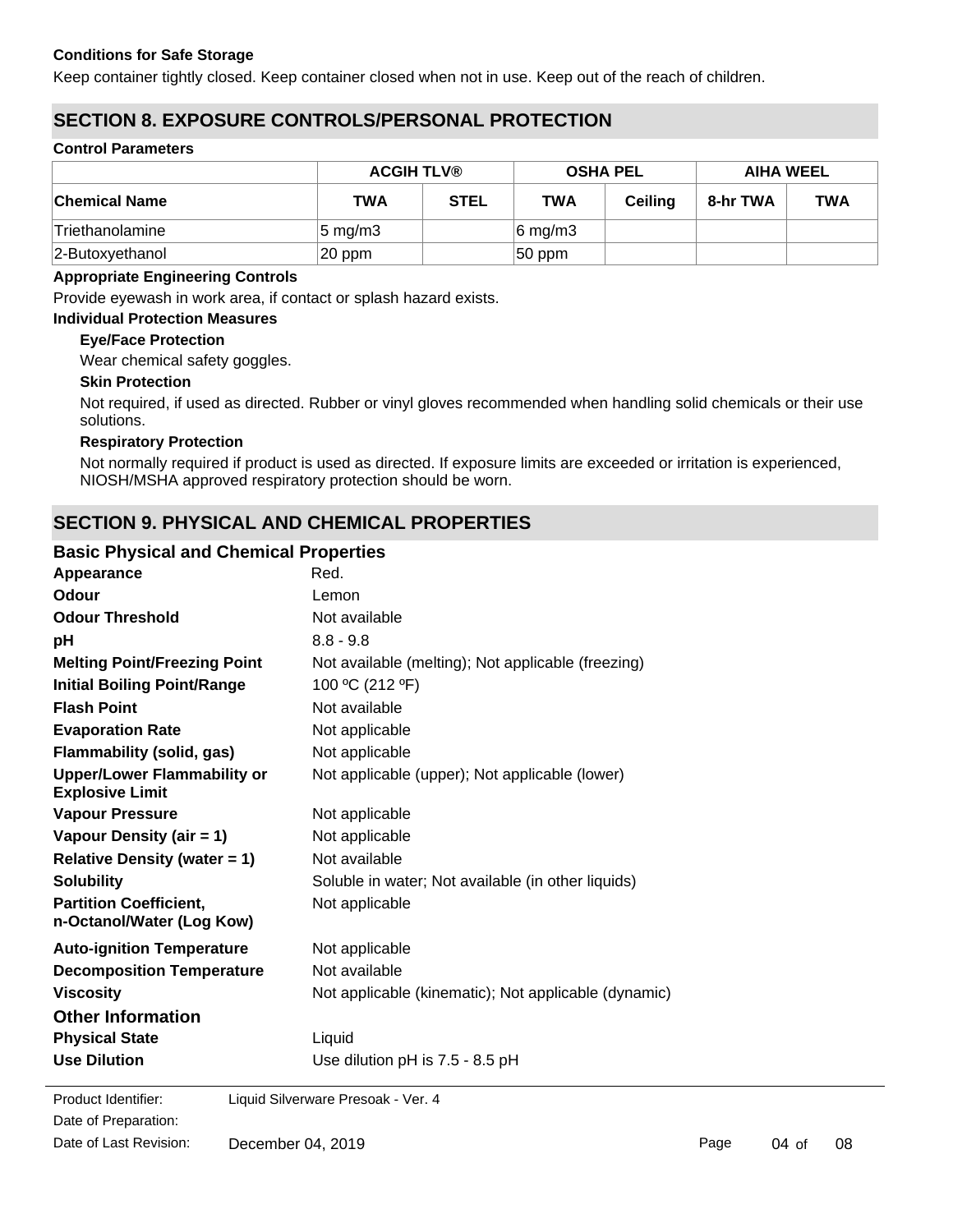# **SECTION 10. STABILITY AND REACTIVITY**

**Chemical Stability** Normally stable. **Conditions to Avoid** None known. **Incompatible Materials** None known. **Hazardous Decomposition Products** None known. **Possibility of Hazardous Reactions** None expected under normal conditions of storage and use. **Reactivity** None known.

# **SECTION 11. TOXICOLOGICAL INFORMATION**

### **Likely Routes of Exposure**

Eye contact; skin contact.

### **Acute Toxicity**

| <b>Chemical Name</b>                       | <b>LC50</b>                          | LD50 (oral)      | LD50 (dermal)        |
|--------------------------------------------|--------------------------------------|------------------|----------------------|
| Triethanolamine                            | Not available                        | 2200 mg/kg (rat) | $>$ 2000 mg/kg (rat) |
| 2-Butoxyethanol                            | 2.21 mg/L (rat) (4-hour<br>exposure) | 470 mg/kg (rat)  | 400 mg/kg (rabbit)   |
| Pentasodium Triphosphate                   | Not available                        | 4640 mg/kg (rat) | Not available        |
| LC50: No information was located.          |                                      |                  |                      |
| LD50 (oral): No information was located.   |                                      |                  |                      |
| LD50 (dermal): No information was located. |                                      |                  |                      |
| <b>Skin Corrosion/Irritation</b>           |                                      |                  |                      |
| Coucos ekin irritation                     |                                      |                  |                      |

Causes skin irritation.

# **Serious Eye Damage/Irritation**

Causes serious eye irritation.

### **STOT (Specific Target Organ Toxicity) - Single Exposure**

**Inhalation**

May cause irritation of respiratory tract.

# **Ingestion**

Harmful if swallowed. Ingestion may cause gastrointestinal irritation, nausea, vomiting and diarrhea.

## **Aspiration Hazard**

No information was located.

### **STOT (Specific Target Organ Toxicity) - Repeated Exposure**

No information available.

### **Respiratory and/or Skin Sensitization**

No information available.

### **Carcinogenicity**

Date of Preparation: Product Identifier: Liquid Silverware Presoak - Ver. 4 Date of Last Revision: December 04, 2019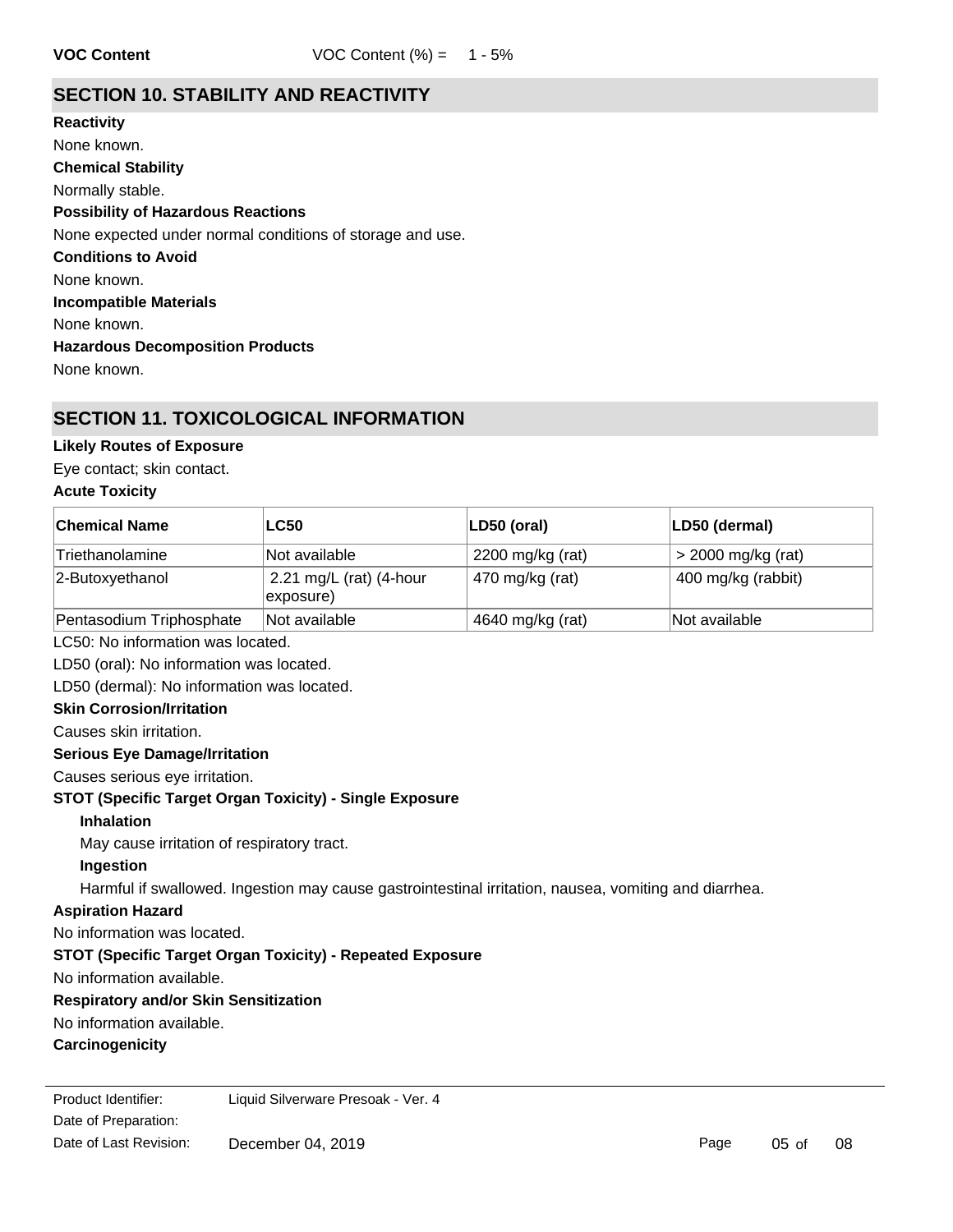| <b>Chemical Name</b> | <b>IARC</b> | <b>ACGIH®</b> | NTP | <b>OCUA</b><br>⊬חכ |
|----------------------|-------------|---------------|-----|--------------------|
| 2-Butoxyethanol      | Group 3     | ∣A3           |     |                    |

Group 3 – Not classifiable as to its carcinogenicity to humans.

A3 – Confirmed animal carcinogen.

### **Reproductive Toxicity**

**Development of Offspring**

No information was located.

**Sexual Function and Fertility**

No information was located.

### **Effects on or via Lactation**

No information was located.

### **Germ Cell Mutagenicity**

Not mutagenic.

### **Interactive Effects**

No information was located.

# **SECTION 12. ECOLOGICAL INFORMATION**

### **Ecotoxicity**

Harmful, with long lasting effects to aquatic life, based on acute toxicity tests.

### **Acute Aquatic Toxicity**

| <b>Chemical Name</b> | <b>LC50 Fish</b>                                                               | <b>EC50 Crustacea</b>                                                   | <b>ErC50 Aquatic</b><br><b>Plants</b> | ErC50 Algae                                                    |
|----------------------|--------------------------------------------------------------------------------|-------------------------------------------------------------------------|---------------------------------------|----------------------------------------------------------------|
| Triethanolamine      | 11800 mg/L<br>(Pimephales<br>promelas (fathead<br>minnow); 96-hour;<br>static) | 1850 mg/L (Daphnia Not available<br>magna (water flea);<br>$ 48$ -hour) |                                       | 169 mg/L<br>(Selenastrum<br>capricornutum<br>(algae); 96-hour) |
| 2-Butoxyethanol      | 1490 mg/L (Lepomis Not available<br>macrochirus<br>(bluegill); 96-hour)        |                                                                         | Not available                         | Not available                                                  |
| Cocamide DIPA        | Not available                                                                  | Not available                                                           | Not available                         | Not available                                                  |

### **Persistence and Degradability**

No information available.

### **Bioaccumulative Potential**

Potential.

### **Mobility in Soil**

No information was located.

### **Other Adverse Effects**

There is no information available.

# **SECTION 13. DISPOSAL CONSIDERATIONS**

### **Disposal Methods**

Dispose of contents and container in accordance with local, regional, national and international regulations.

# **SECTION 14. TRANSPORT INFORMATION**

Not regulated under Canadian TDG regulations. Not regulated under US DOT Regulations.

| Product Identifier:    | Liquid Silverware Presoak - Ver. 4 |
|------------------------|------------------------------------|
| Date of Preparation:   |                                    |
| Date of Last Revision: | December 04, 2019                  |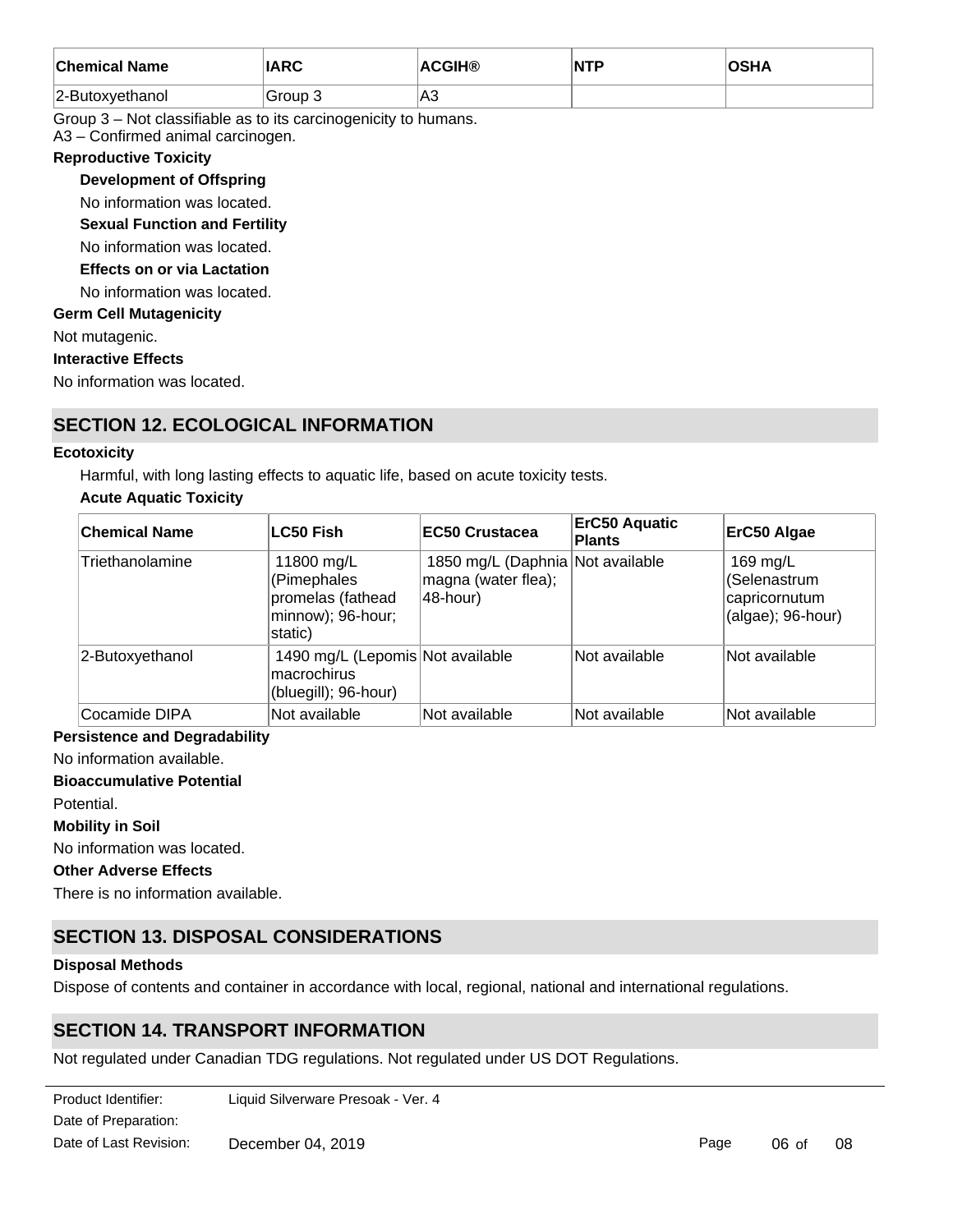| <b>Environmental</b> | Not applicable |
|----------------------|----------------|
| <b>Hazards</b>       |                |

**Special Precautions** Not applicable

**Transport in Bulk According to Annex II of MARPOL 73/78 and the IBC Code**

Not applicable

# **SECTION 15. REGULATORY INFORMATION**

### **Safety, Health and Environmental Regulations**

### **Canada**

### **Domestic Substances List (DSL) / Non-Domestic Substances List (NDSL)**

All ingredients are listed on the DSL/NDSL.

### **USA**

### **Toxic Substances Control Act (TSCA) Section 8(b)**

All ingredients are listed on the TSCA Inventory.

### **Additional USA Regulatory Lists**

SARA Title III - Section 313:

Section 313 of Title III of the Superfund Amendments and Reauthorization Act of 1986 (SARA). This product does contain chemicals which are subject to the reporting requirements of the Act and Title 40 of the Code of Federal Regulations, Part 372.

| Chemical NameCAS-No | Weight % |         | SARA 313 - Threshold Values % |
|---------------------|----------|---------|-------------------------------|
| 2-Butoxyethanol     | 111-76-2 | $1 - 5$ | $\sim$ 10                     |

SARA Title III - Section 311/312:

| Acute Health Hazard               | Yes |    |
|-----------------------------------|-----|----|
| Chronic Health Hazard             | N٥  |    |
| Fire Hazard                       | No  |    |
| Sudden Release of Pressure Hazard |     | N٥ |
| Reactive Hazard                   |     | N٥ |

California Proposition 65 This product contains no Proposition 65 chemicals.

U.S. EPA Label Information

EPA Registration Number : Not applicable.

### **Clean Water Act**

This product contains the following substances which are regulated pollutants pursuant to the Clean Water Act (40 CFR 122.21 and 40 CFR 122.42):

CWA - Hazardous Substances : Pentasodium triphosphate

CWA - Hazardous Substances :. (2-Butoxyethanol)

### **CERCLA**

This material, as supplied, contains one or more substances regulated as a hazardous substance under the Comprehensive Environmental Response Compensation and Liability Act (CERCLA) (40 CFR 302): Hazardous Substances RQs: Pentasodium triphosphate 5000 lb final RQ/ RQ 2270 kg final RQ 2-Butoxyethanol 5000 lb final RQ/ RQ 2270 kg final RQ

### **U.S. State Right-to-Know Regulations**

Massachusetts Right To Know:. (Pentasodium Triphosphate) Pennsylvania Right To Know:. (Pentasodium Triphosphate)

New Jersey Right To Know:. (2-Butoxyethanol) Massachusetts Right To Know:. (2-Butoxyethanol)

Product Identifier: Liquid Silverware Presoak - Ver. 4 Date of Preparation:<br> Date of Last Revision: December 04, 2019